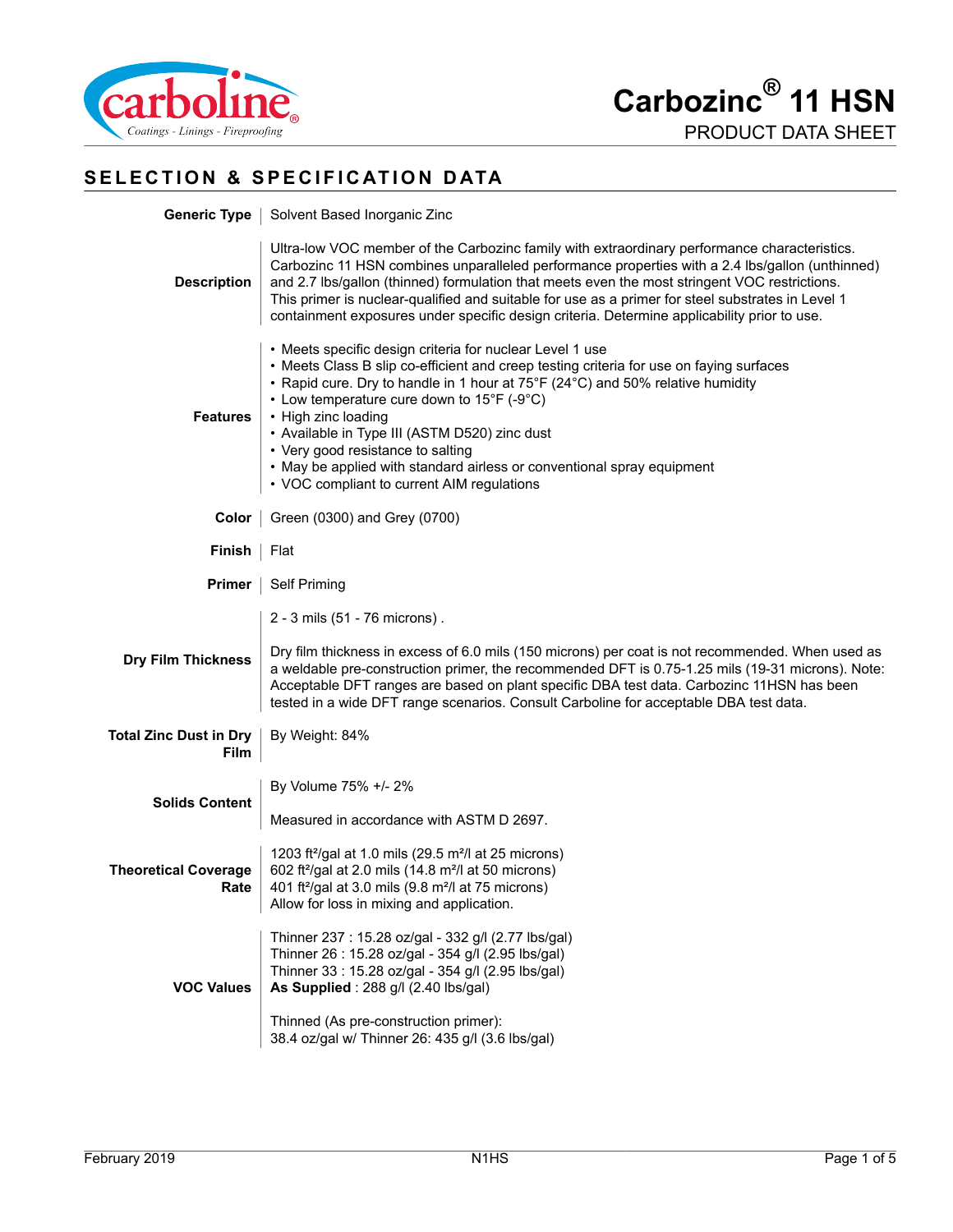

PRODUCT DATA SHEET

| <b>ITDOIII</b> |                                   |
|----------------|-----------------------------------|
|                | Coatings - Linings - Fireproofing |

#### **SELECTION & SPECIFICATION DATA**

|                      | Continuous: 750°F (399°C)<br>Non-Continuous: 800°F (427°C)                                                                                                                                                                                                               |
|----------------------|--------------------------------------------------------------------------------------------------------------------------------------------------------------------------------------------------------------------------------------------------------------------------|
| Dry Temp. Resistance | With recommended high heat topcoats:<br>Continuous: $1000^{\circ}F(538^{\circ}C)$<br>Non-Continuous: 1200°F (649°C)                                                                                                                                                      |
| Topcoats             | Not required for certain exposures. Can be topcoated with Epoxies, Polyurethanes, Acrylics, High-<br>Heat Silicones and others as recommended by your Carboline sales representative. Under certain<br>conditions, a mist coat is required to minimize topcoat bubbling. |
|                      |                                                                                                                                                                                                                                                                          |

#### **SUBSTRATES & SURFACE PREPARATION**

| General | Surfaces must be clean and dry. Employ adequate methods to remove dirt, dust, oil and all other<br>contaminants that could interfere with adhesion of the coating. |
|---------|--------------------------------------------------------------------------------------------------------------------------------------------------------------------|
| Steel   | SSPC-SP10<br>Surface Profile: 1.0-3.0 mils (25-75 micron)                                                                                                          |

Note: Acceptable surface preparation is based on plant specific DBA test data. Carbozinc 11HSN has been tested under various scenarios. Consult Carboline for acceptable DBA test data.

## **PERFORMANCE DATA**

#### **All test data was generated under laboratory conditions. Field testing results may vary.**

| <b>Test Method</b>                    | <b>System</b>                    | <b>Results</b>                                   |
|---------------------------------------|----------------------------------|--------------------------------------------------|
| AASHTO M300                           | Blasted steel - Carbozinc 11 HSN | No blistering or rusting of                      |
|                                       |                                  | coating or any bare steel areas.                 |
| ASTM A-325 or A-490 Slip co-efficient | Carbozinc 11 HSN                 | 0.58 meets requirements for Class B rating       |
| ASTM B117 - Salt Spray                | Blasted Steel - Carbozinc 11 HSN | No rusting or blistering; slight rust in scribe, |
|                                       |                                  | no creepage at scribe after 70,000 hours.        |
| ASTM D3363 - Pencil hardness          | Carbozinc 11 HSN                 | Pencil Hardness 3H                               |

Test reports and additional data available upon written request.

#### **MIXING & THINNING**

| <b>Mixing</b>   | Power mix base, then combine and power mix as follows. Pour zinc filler very slowly into premixed<br>base with continuous agitation. Mix until free of lumps. Then add activator and mix for another 2<br>minutes. Pour mixture through a 30 mesh screen. DO NOT MIX PARTIAL KITS.<br>Note: Carbozinc 11 HSN will not cure without the use of the Activator as defined below.<br>Tip: Sifting zinc through a window screen will aid in the mixing process by breaking up or catching<br>dry zinc lumps. |
|-----------------|---------------------------------------------------------------------------------------------------------------------------------------------------------------------------------------------------------------------------------------------------------------------------------------------------------------------------------------------------------------------------------------------------------------------------------------------------------------------------------------------------------|
| <b>Thinning</b> | Normally not required but may be thinned up to 11 oz per 0.72 gal kit or 55 oz per 3.6 gal kit with<br>Thinner 26 or 33. Use of thinners other than those supplied by Carboline may adversely affect<br>product performance and void product warranty, whether expressed or implied.<br>For use as a weldable zinc primer to achieve a recommended DFT of 0.75-1.25 mils, thin this<br>product 30% with Thinner 26.<br>Consult Carboline Technical Service for guidance as required.                    |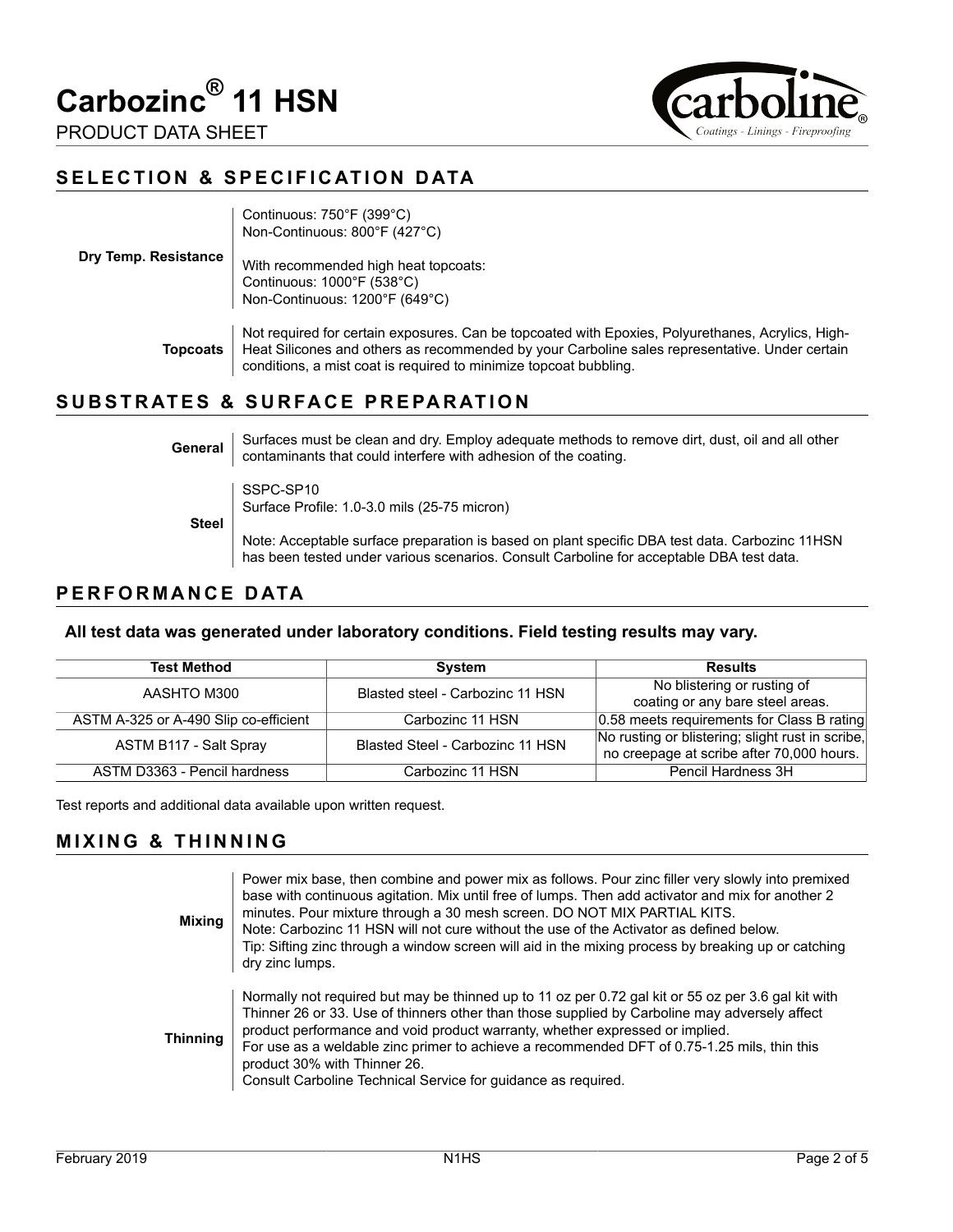

**Carbozinc® 11 HSN** PRODUCT DATA SHEET

#### **MIXING & THINNING**

| Zinc Filler: 14.6 lbs<br>Ratio<br>3.6 Gal Kit<br>Part A: 5 gallons (short fill)<br>Activator: 32 fluid ounces<br>Zinc Filler: 73 lbs |  | 0.72 Gal Kit<br>Part A: 1 gallon (short fill)<br>Activator: 6.4 fluid ounces |
|--------------------------------------------------------------------------------------------------------------------------------------|--|------------------------------------------------------------------------------|
|--------------------------------------------------------------------------------------------------------------------------------------|--|------------------------------------------------------------------------------|

**Pot Life** 8 Hours at 75°F (24°C) and less at higher temperatures. Pot life ends when coating becomes too<br>viscous to use.

# **APPLICATION EQUIPMENT GUIDELINES**

Listed below are general equipment guidelines for the application of this product. Job site conditions may require modifications to these guidelines to achieve the desired results.

| <b>General</b>            | The following spray equipment has been found suitable and is available from various<br>manufacturers. Keep material under mild agitation during application. If spraying stops for more<br>than 10 minutes, recirculate the material remaining in the spray line. Do not leave mixed primer in<br>the hoses during work stoppages. |
|---------------------------|------------------------------------------------------------------------------------------------------------------------------------------------------------------------------------------------------------------------------------------------------------------------------------------------------------------------------------|
| <b>Conventional Spray</b> | Agitated pressure pot equipped with dual regulators, 3/8" I.D. minimum material hose, with a<br>maximum length of 50', 070" I.D. fluid tip and appropriate air cap.                                                                                                                                                                |
| <b>Airless Spray</b>      | Pump Ratio: 30:1 (min.)<br>GPM Output: 3.0 (min.)<br>Material Hose: 3/8" I.D. (min.)<br>Tip Size: .017-.021"<br>Output PSI: 2100-2500<br>Filter Size: 60 mesh<br>PTFE packings are recommended and available from the pump manufacturer.                                                                                           |
| <b>Brush</b>              | For touch-up of areas less than one square foot only. Use medium bristle brush and avoid<br>rebrushing.                                                                                                                                                                                                                            |
| <b>Roller</b>             | Not recommended.                                                                                                                                                                                                                                                                                                                   |

#### **APPLICATION CONDITIONS**

| Condition | <b>Material</b>                    | Surface                         | Ambient         | Humiditv |
|-----------|------------------------------------|---------------------------------|-----------------|----------|
| Minimum   | ∴o∘C∵<br>.5°F                      | -9°C`<br>1 ⊑°⊏<br>ـ ب،          | .-9°C`<br>15°F⊣ | 30%      |
| Maximum   | $95^\circ$ F<br>$12E^{\circ}$<br>ິ | $(66^{\circ}$ C<br>150°F<br>َ ب | ശ∘ല<br>120°F    | 95%      |

This product simply requires the substrate temperature to be above the dew point. Condensation due to substrate temperatures below the dew point can cause flash rusting on prepared steel and interfere with proper adhesion to the substrate. Special application techniques may be required above or below normal application conditions.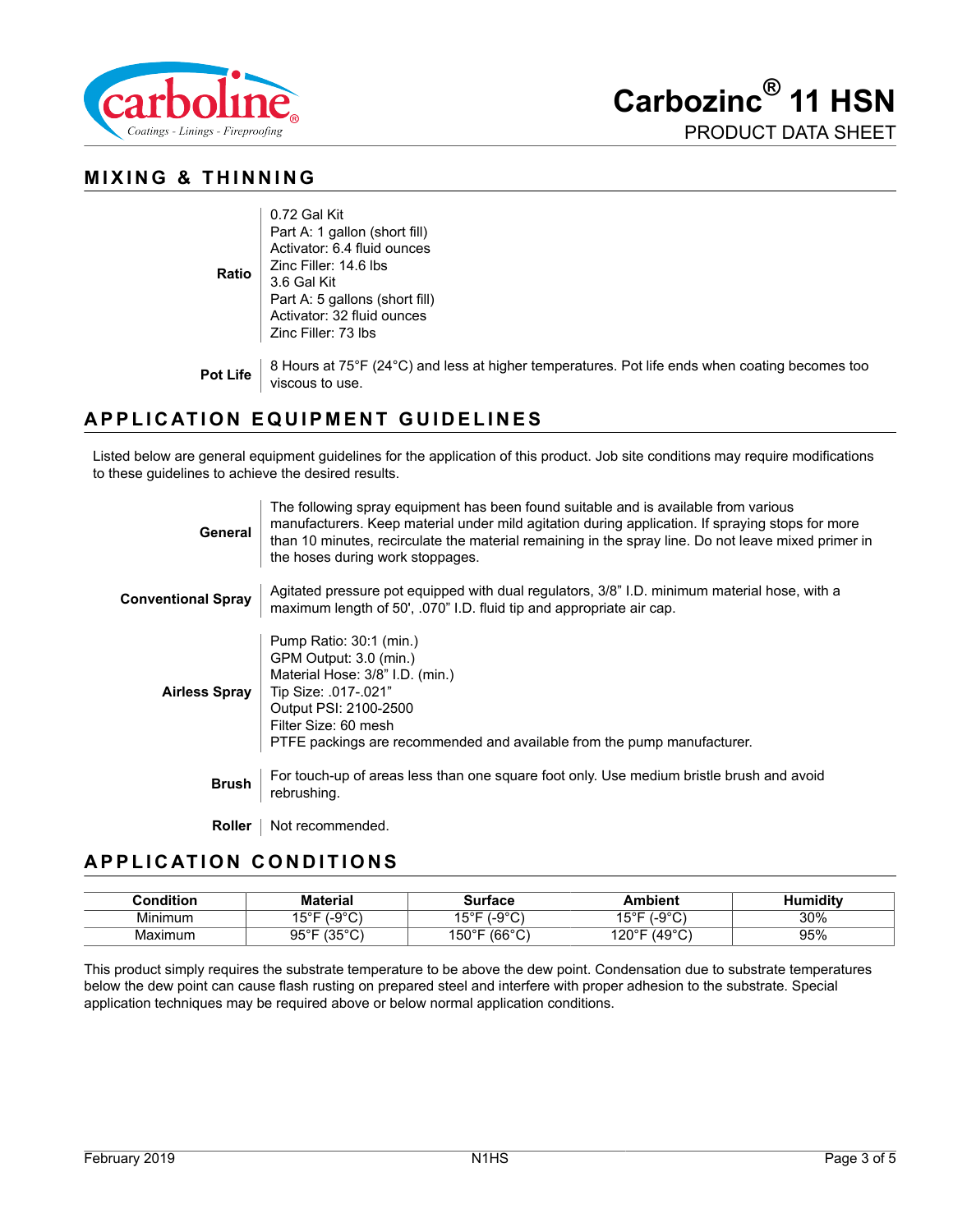# **Carbozinc® 11 HSN**

PRODUCT DATA SHEET



### **CURING SCHEDULE**

| Surface Temp.                     | Dry to Handle | Dry to Topcoat |
|-----------------------------------|---------------|----------------|
| $15^{\circ}$ F (-9 $^{\circ}$ C)  | 16 Hours      | 7 Days         |
| 40°F (4°C)                        | 4 Hours       | 72 Hours       |
| $60^{\circ}$ F (16 $^{\circ}$ C)  | 2 Hours       | 36 Hours       |
| 75°F (24°C)                       | 1 Hour        | 18 Hours       |
| $100^{\circ}$ F (38 $^{\circ}$ C) | 45 Minutes    | 14 Hours       |

These times are based on a 3.0 mil (75 micron) dry film thickness. Higher film thickness, insufficient ventilation or cooler temperatures will require longer cure times and could result in solvent entrapment and premature failure. Humidity levels below 50% will require longer cure times. Notes: Any salting that appears on the zinc surface as a result of prolonged weathering exposure must be removed prior to the application of additional coatings. Also, loose zinc must be removed from the cured film by rubbing with fiberglass or aluminum screen wire when "dry spray/overspray" is evident on the cured film and a topcoat will be applied. For accelerated curing or where the relative humidity is below 40%, allow an initial 2-hour ambient cure followed by misting with water or steam to keep the coated surface wet for a minimum of 8 hours or until the coated surface achieves a "2H" pencil hardness per ASTM D3363.

#### **CLEANUP & SAFETY**

| Cleanup       | Use Thinner 21 or Isopropyl Alcohol. In case of spillage, absorb and dispose of in accordance with<br>local applicable regulations.                                                                                                                                                                                                                                                                       |
|---------------|-----------------------------------------------------------------------------------------------------------------------------------------------------------------------------------------------------------------------------------------------------------------------------------------------------------------------------------------------------------------------------------------------------------|
| <b>Safety</b> | Read and follow all caution statements on this product data sheet and on the SDS for this product.<br>Employ normal workmanlike safety precautions.                                                                                                                                                                                                                                                       |
| Ventilation   | When used in enclosed areas, thorough air circulation must be used during and after application<br>until the coating is cured. The ventilation system should be capable of preventing the solvent vapor<br>concentration from reaching the lower explosion limit for the solvents used. In addition to ensuring<br>proper ventilation, appropriate respirators must be used by all application personnel. |
| Caution       | This product contains flammable solvents. Keep away from sparks and open flames. All electrical<br>equipment and installations should be made and grounded in accordance with the National Electric<br>Code. In areas where explosion hazards exist, workmen should be required to use non-ferrous<br>tools and wear conductive and non-sparking shoes.                                                   |

#### **PACKAGING, HANDLING & STORAGE**

| <b>Shelf Life</b>                                   | Part A: 12 months at 75°F (24°C) and less at higher temperatures, shelf life ends when coating<br>becomes too thick to use.<br>Part B: 24 months at $75^{\circ}F$ (24 $^{\circ}C$ )*<br>Part C: Min. 24 months at 75°F (24°C)*<br>*Shelf Life: (actual stated shelf life) when kept at recommended storage conditions and in original<br>unopened containers.<br>Note: The Carbozinc 11 HSN Base is unusable if the material is jelly-like, chunky, or does not<br>properly atomize with spray equipment. |
|-----------------------------------------------------|-----------------------------------------------------------------------------------------------------------------------------------------------------------------------------------------------------------------------------------------------------------------------------------------------------------------------------------------------------------------------------------------------------------------------------------------------------------------------------------------------------------|
| <b>Storage Temperature &amp;</b><br><b>Humidity</b> | 40 $^{\circ}$ - 120 $^{\circ}$ F (4 $^{\circ}$ -49 $^{\circ}$ C) Store indoors.<br>Can be stored down to $20^{\circ}F$ (-7 $^{\circ}C$ ) for no longer than 30 days.<br>0-100% Relative Humidity                                                                                                                                                                                                                                                                                                          |
| <b>Shipping Weight</b><br>(Approximate)             | 0.72 Gallon Kit: 22 lbs (10 kg)<br>3.6 Gallon Kit: 103 lbs (47 kg)                                                                                                                                                                                                                                                                                                                                                                                                                                        |